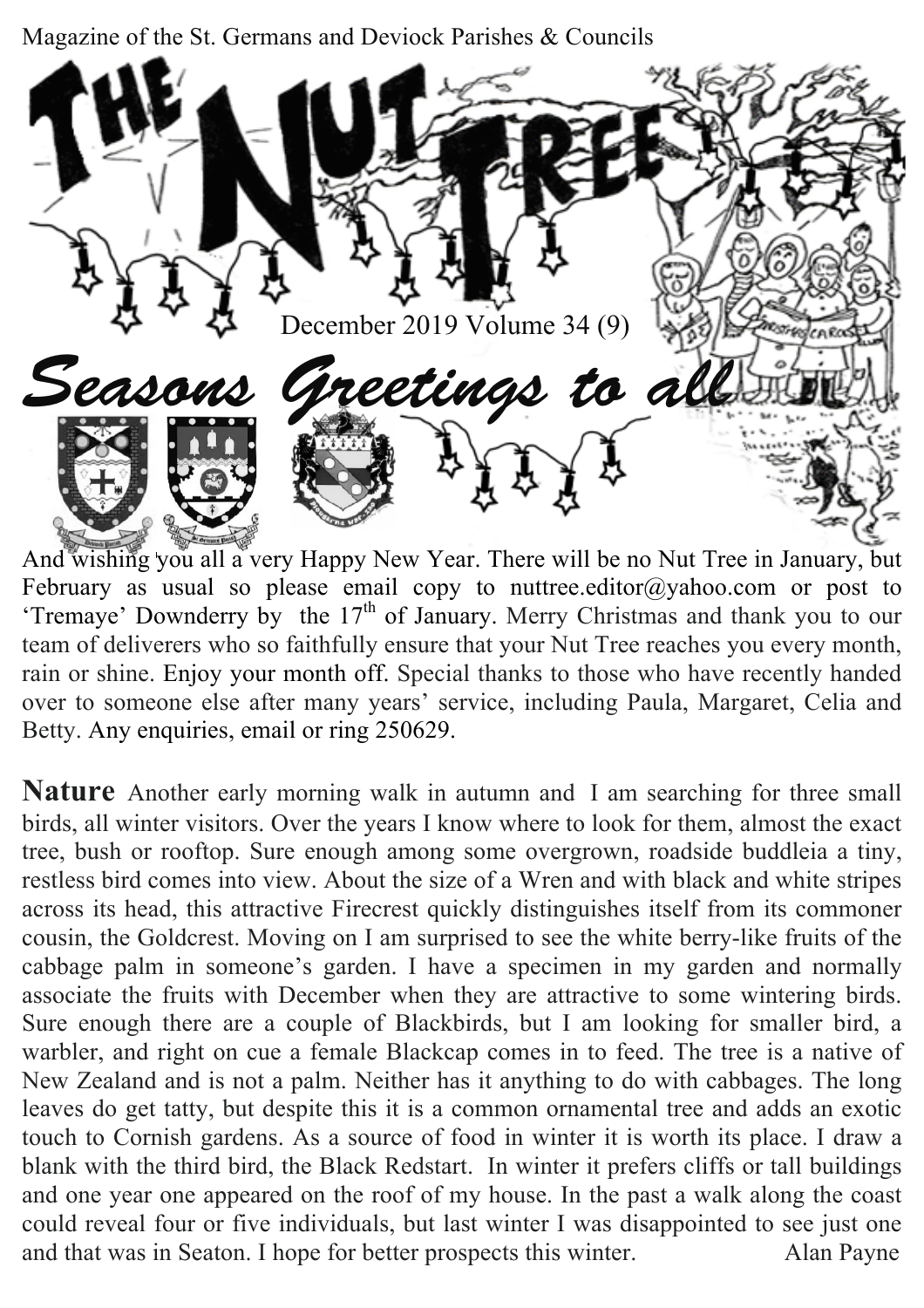**Housing Needs Survey 2020** Deviock Parish Council has commissioned a Housing Needs Survey, which will be available for all residents within the Parish to complete online from  $27<sup>th</sup>$  January 2020. Residents will receive a letter providing further information (including the purpose of the survey and how to access it online) during the week prior to the survey going live.

# **Parish News - St Germans**

St Germans Parish Council voted in its October meeting to support Cornwall Council's initiative to become carbon neutral by 2030. The council also, in that meeting, signed the contract to accept ownership of the phone box at the top of Quay Lane; the Council will now be responsible for its maintenance and the electricity supply to the box will continue. Please submit any ideas you have for the use of the phone box to our parish clerk. Ideas so far include a place for exchange of books and board games, and the housing of a defibrillator.

Sadly, there has been more ugly graffiti on the bus shelter by Lynher House, St Germans. While it is arguable that spray-can graffiti may enhance the appearance of a disused warehouse on an urban industrial estate, the badly-executed graffiti on our rural bus shelter does not fit that description, so yet again we ask that this stops.

**Deviock -** Please note there is no Parish Council Meeting in December.

December Planning Committee Meeting: 19<sup>th</sup> December 2019, 6.30pm (if required).

January Parish Council Meeting: 9<sup>th</sup> January 2020, 7.30pm.

January Planning Meeting: 23<sup>rd</sup> January 2020, 6.30pm (if required).

All meetings take place at The Zone, Downderry Methodist Church.

**DEVIOCK PARISH COUNCIL LOAN FUND** The Council provides interest-free loans (up to £1,000) to local organisations for specific projects (subject to terms and conditions). Please contact the Clerk or one of the Councillors if your organisation thinks it could benefit from this service.

**The DEVIOCK PARISH OFFICE** is located at: The Vestry, St. Nicolas Church, Main Road, Downderry PL11 3LE Tel. (01503) 250052 (Wed and Thurs afternoons) / Email: clerk.deviockpc@btinternet.com (Mon-Fri) OPENING HOURS: Tuesdays: 1pm–2pm (Church Hall, Hessenford) Wednesdays: 2pm–4pm (The Vestry, Downderry) Thursdays: 1pm–3pm (The Vestry, Downderry) *Please note the office will be closed between Christmas and New Year, reopening on Thursday 2nd January at 1pm.*

See the website at: www.deviockparish.org.uk (where Agendas and Minutes are available). Karen Pugh (Clerk)

# **Handyman support required**

Deviock Parish Council is looking for regular handyman support that can be called on as required for the following types of small job: repairs of noticeboards and benches, repairing roof tiles on public toilets and shelters (heights no higher than this), and other ad hoc repairs. If you would like to put your name forward, please contact the Parish Clerk with further information, or drop in to the Parish Office during opening hours KP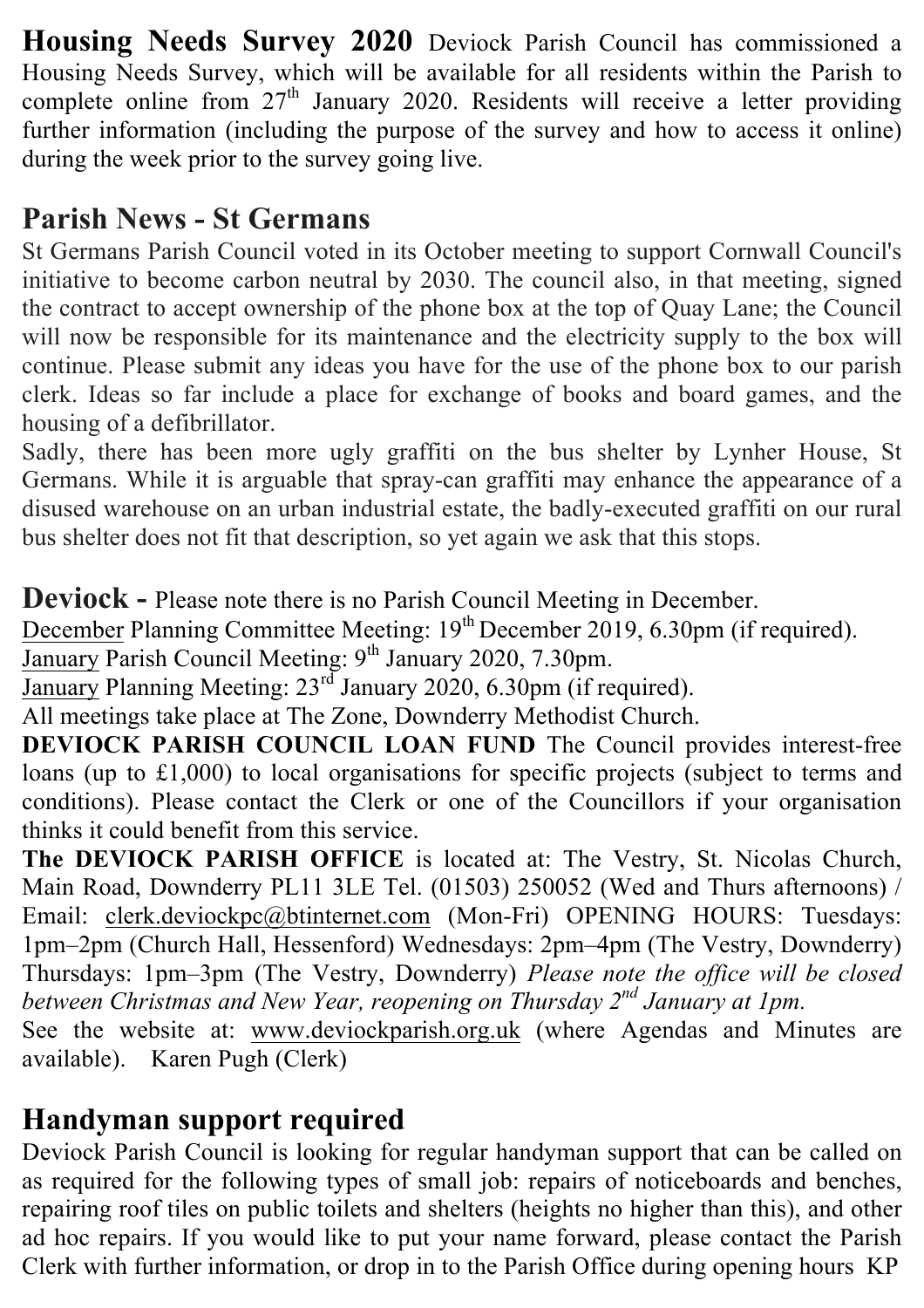#### **News from Cornwall - Jesse Foot**

Around the world there are many different national days of celebration and awareness. These 'National Days Of' are slightly different from other national or religious holidays like Easter or Christmas as they celebrate things including doughnuts, bacon, Roald Dahl, or being left-handed. Many of the days raise awareness around certain issues like stress, tolerance, and thinking. Wouldn't it be lovely to have a December with less stress, more tolerance, and more thinking? Each one of us has true freedom in deciding how we respond to situations or what our attitudes will be. One can choose less stress, greater tolerance, and deeper thinking, preferably about others and their happiness instead of self, or one can choose otherwise. But ultimately each one of us is personally responsible for our attitudes towards situations and other humans. December is also Human Rights Month when we are reminded of a day in 1948 when the UN codified the basic human rights of every single person on this planet. Everyone has the same rights whatever one's background, race, nationality, gender, bank balance, age, religion, eye colour, pasty preference, clotted cream placement or any other system humans use to define, diminish or put people into the other category. I often remind myself that every single person I meet or interact with deserves to be treated with respect, courtesy, and love. This isn't always easy to do but I am trying. We are all in this together and need to work together for the greater good of all on the planet. Democracy needs honest and hard-working people, like you, to get involved by not only by voting or holding elected representatives accountable but also getting involved personally in our democratic system. That could be at a parish, town, local or national level or by forming a lobby group or engaging with young people or starting a no political violence or intimidation day! This December there are many days vying for my attention: Gingerbread House Day, Ambrosia Day, Poinsettia Day and Ding-a-Ling day all fall on 12/12. In the UK, we go to the polls once again. Many are feeling fed up and are filled with apathy around politics. I get it, I'm feeling the same way but I will vote on 12/12 and encourage everyone eligible to vote too, remembering that "Every election is determined by the people who show up." Try to breathe deeply and choose a respectful attitude whatever happens. Nadelik lowen ha blydhen nowydh da onen hag oll! Merry Christmas and a Happy New Year to One and All! Please get in touch if I may assist with anything Cornwall Council related - Gwella, Jesse - 07449372274 or jesse.foot@cornwallcouncillors.org.uk

## **Grant Applications Invited**

St Germans Community Shop is very pleased to announce that there will be funds available for grant applications. Groups and organisations operating within St Germans Parish and including Polbathic will be eligible to apply for a grant. Applications must be in writing stating how much the bid is for and its purpose. Grants will only be awarded for a specific project or items and not for day to day running costs. Please address your sealed bid for the attention of The Secretary, St Germans Community Shop marking the envelope Grant Application. Bids should be received no later than  $31<sup>st</sup>$  December 2019 and successful applications will be notified by  $31<sup>st</sup>$  January 2020.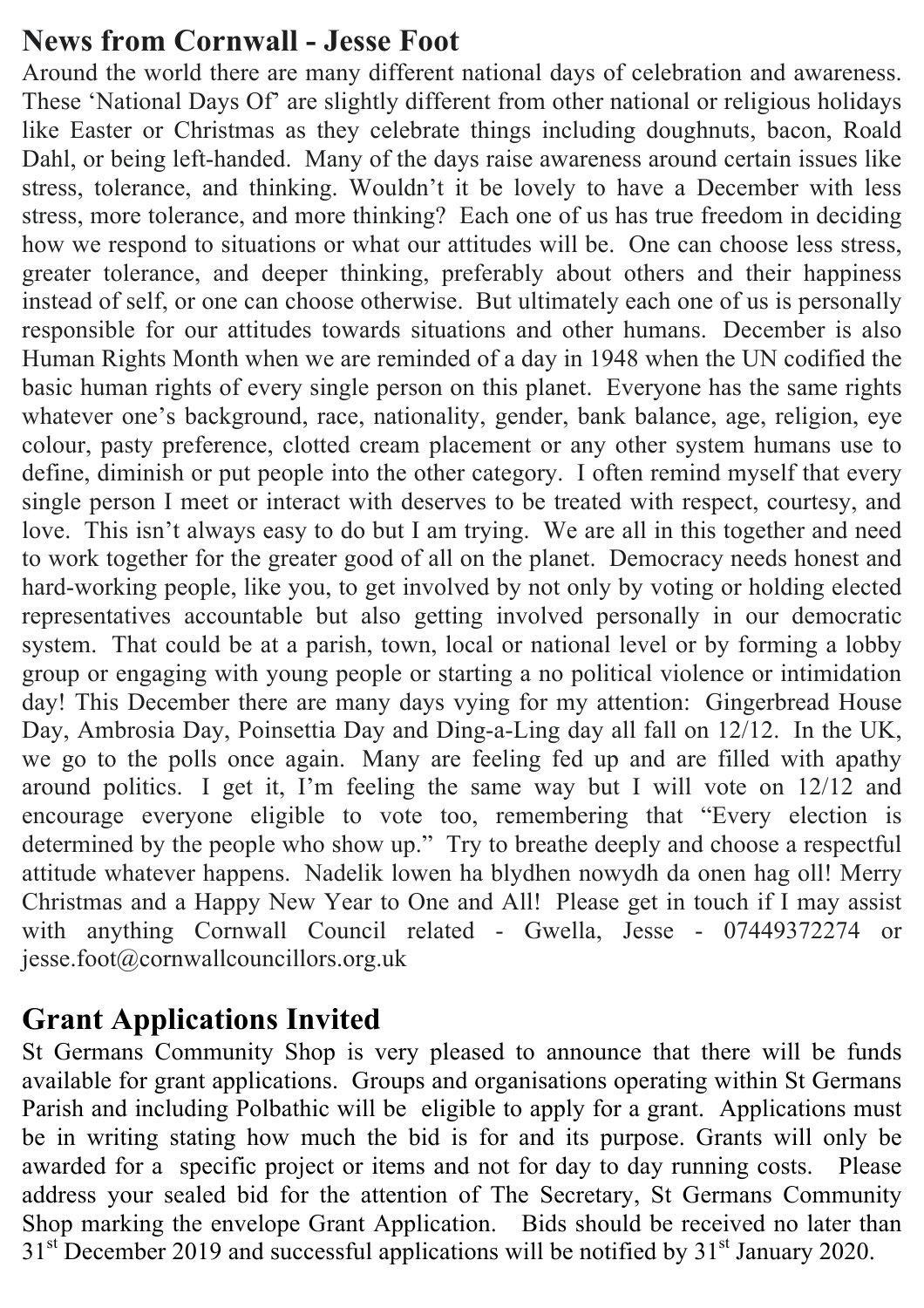## **Simple Ways to Save the Planet at Christmas**

I have to admit I often feel torn at Christmas time. I love the family gatherings, the shared meals, the community social events. On the flip side I find the pressure to spend difficult. Christmas with friends and family can be wonderful, but it can also be isolating for some, especially older people, who do not have family close, or a place to go. What can we do to make Christmas special and meaningful, without the pain of spending too much or inducing isolation? Much of our life is spent in the pursuit of money. We need money to buy presents. But if we reduce how much we buy we need less money. Less money means less time spent working and more time to do things that make us human. And this is the magical thing. It is virtually impossible to spend money without having some impact on the environment. But the same is not true of time. In fact to the contrary. A key component to mending our environment is to build local connections, so travel is no longer a necessity and self sufficiency starts to become an attainable dream. I have to say our Christmases have been much more fun since we put a limit to present buying and focused on homemade chocolates and crafts. Your time could make a neighbour happy by paying a visit or inviting them around for a meal. You could turn those slightly over ripe apples into chutney, or an old pair of curtains into bags. You could spend time making your garden a haven for wildlife. Or simply go for a walk as a reminder of how lucky we are to live in such a beautiful place. And if you do still want to give a present, then there are some excellent charities offering gift options that won't clutter up your friend's houses, but that give a glow in the gifting. Merry Christmas to you all. And thank you for all you are doing to make the world a better place. Lizzy S.

## **Downderry Carols**

The Downderry Street Carols around the village Christmas Tree outside Blue plate will be on Sunday 22nd December. The event will start at 4.30pm with Mulled Wine, Hot Beef Pasties, Sausage Rolls plus Veggie option and for the Children Hot Blackcurrant Apple Juice & Caramel Toffee Apples. All are on offer for a small donation to a local charity, The Liskeard & Looe Food bank. So pop along with your torch and sing along to your favourite Christmas Carols and have some joyous fun supporting a local charity. Carol Sheets will be provided. There will also be a Christmas Prize Draw with all proceeds going to the Food bank. And to carry on the festive joy and songs, Blue plate will be open until late offering a Cocktail Evening, Happy Hour Bar, great Sourdough Pizza's and Light bites. Food bank's will be located at St Nicholas Church and at Blue plate from December through to 20th January, please donate at either location. Some ideas: Non Perishable Food - Treats/Snacks - Tinned Food - Meat Veg or Puddings that they would benefit from. See you here at Blue plate what ever the weather so please Remember to Bring a Torch, Waterproofs & Wrap up Warm.. If you would like to assist or donate in any way please contact Sam on 01503 250308

**Seaton Butterfly Garden** Things are coming along well in the garden, Chris has been down with his brush cutter and strimmer, and has done a sterling job of trimming back a lot of the paths, and clearing old dead wood, for fresh shoots in the spring, We are still tackling the river reed wild strawberry, and Ivy, that is choking everything if we don't keep on top of it. We want to clear a swathe at the front, behind the primroses, so if anyone can come down on Mon 9th Dec, or Mon 13th Jan morning, around 10.00am. any help will be much appreciated. If you want to give me a call, I'm on 250293, Merry Christmas and a Happy New Year to All - Heather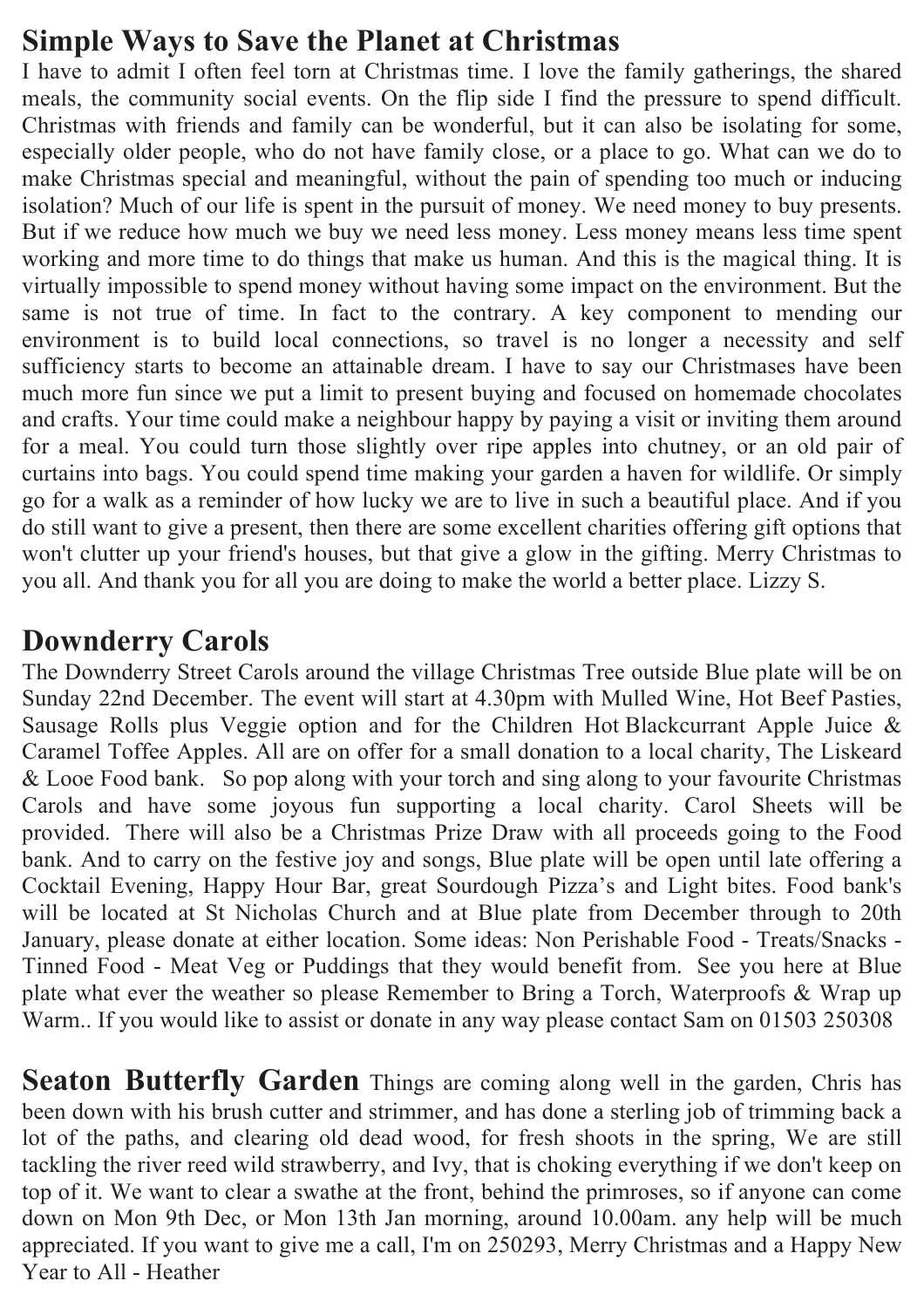## **St Germans Chapel News**

At our chapel on Sunday December 8th at 4 we have our well loved Carols by Candlelight service. It's led this year by Helen Burke. We can't promise choirs of angels but there will be songs from Caenwen's Christmas Choir as well as readings and reflections and of course an opportunity for you to sing your favourite Carols. Why not take a short break from the mad dash of it all on Christmas Eve at 4 for a short relaxed informal Family meeting with an especial children time and of course mince pies and cakes. Even if you're not a shepherd nor an angel you are welcome to come and celebrate the season with us (but you would be a wiseman to say yes!) So come on all ye faithful, travel across field and fountain moor and mountain to the little town to celebrate with us that Jesus is the reason for the season.

## **St Germans Thursday Club**

In December, Thursday Club meets only once - in the Methodist Chapel on 12th Dec. at 2:30 pm, for mince pies and festive music with a chamber choir from Looe. Visitors and new members very welcome. Our meetings in January 2020 will be in the Eliot Hall on the 9th and 23rd, both at 2:30 pm, with raffles and refreshments. On the 9th for Subscriptions (still only £10 a year) and Nominations and on the 23rd at 2:30 pm in the Eliot Hall for our AGM. Perhaps there will be volunteers eager to join the committee. As publicity person, I have enjoyed the challenge of designing posters and writing a short monthly article for the Nut Tree. Others might have a go and do it differently?! And we will consider:- How did the year 2019 go? Which outings were popular, and which speakers and activities went well? What of the year ahead? and What do our members, both old and new, want?

Chairperson: Brenda Crago 01752-851199; Report by Sue Cousins 01503-230106

#### **Christmas community lunch** - **Wednesday 18th December !!**

We hope to see you for this lovely community celebration and that old and new attendees will come and join us. **Please do sign the sheet in St.Nicolas Church porch by Wed Dec 11th so we can plan numbers** (or call Sandra on 250798 ) This is a lovely shared meal celebrating Christmas, so your presence is the most important thing that you can bring . There is no charge, donations are welcome .

Last year we had fabulous support and great company . There were many offers of help . IF you would like to bring something along, or want to help prepare /dish or set up please write in the comment column or contact Sandra, then we can plan . Anything from a pint of milk , some butter or peeling parsnips, wiping up , setting the table helps make the day a joint effort but is not obligatory . Most importantly we simply want you contribute yourself and join us in this celebration of Christmas . **If you know of an infirm member of the community who may need a lift to attend the meal or take away organised please also let Sandra know .**

There will be NO community Lunch Wed 25th December or Ist January 2020.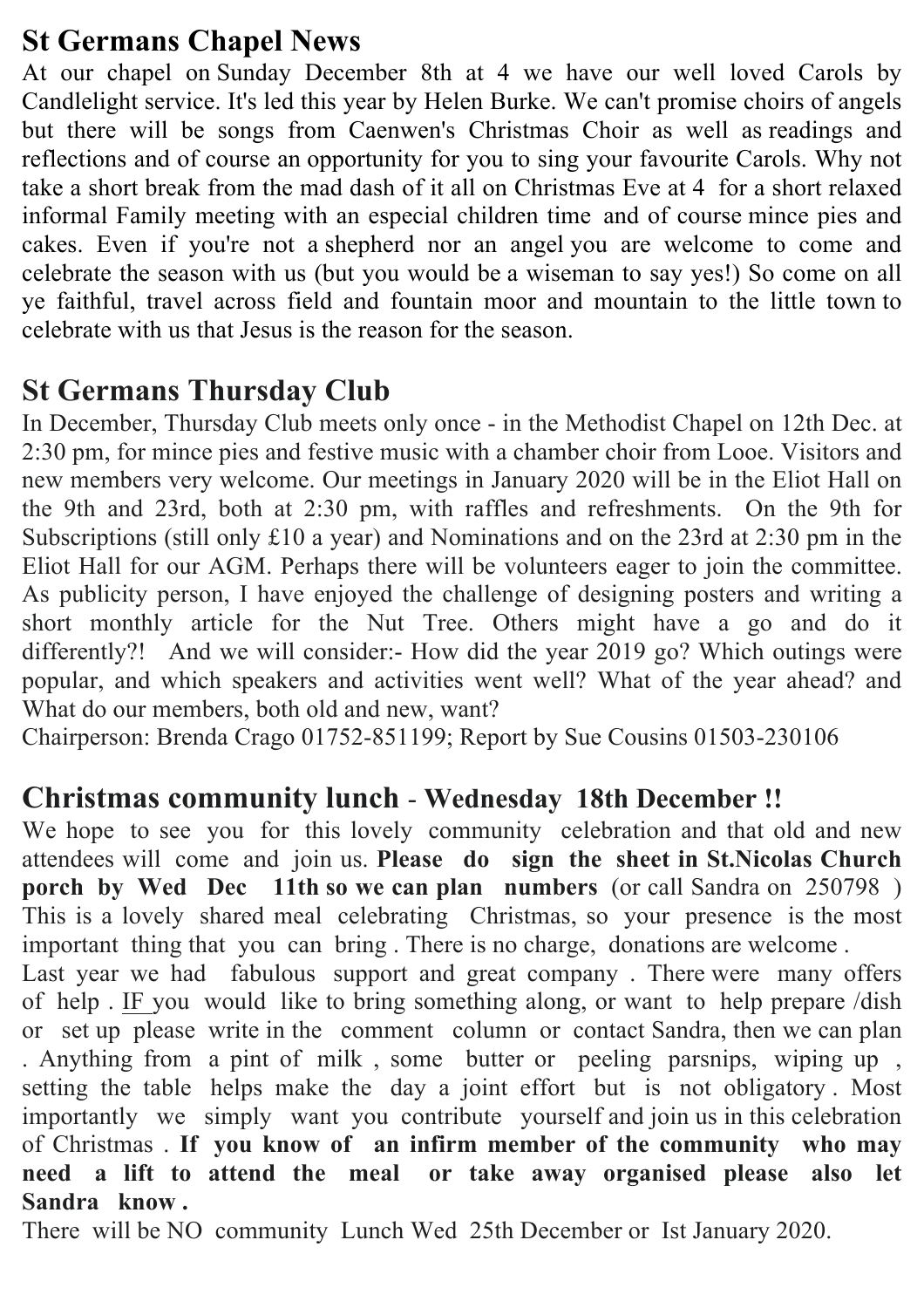# **Results of `No Rules Pumpkin Comp 2019**

Hi to all of you out there in pumpkin land. The results from all the competitors in the 2019 pumpkin comp have now all been received. It has been a very challenging year with the late frost and then a very hot dry summer. You will all be delighted to know that there have been some very heartening results in spite of a the unexpected extreme weather . The best result nurtured by liquid feed and comforting words was from Alison with another whopping pumpkin of 19 kg with a girth of 123 cm. Kevin was also near a winner by producing a 16.6 kg pumpkin with a girth of 133 cm. Best supporting effort was by Debs and Brian with a 12.2 kg specimen with a girth of 112 cm. A very respectable novice entry was from Pauline with 8.86 kg and last with a very commendable pumpkin was Helen with 2.46 kg and a girth of 53cm. Many thanks to all who took part in the fun, we look forward to another chance at glory in 2020. Martin Reed

# **St Germans & District Garden Club**

This month we are holding our Christmas dinner on Wednesday  $18<sup>th</sup>$  December in the Eliot Hall starting with mulled wine at 7pm.

If you haven't bought your tickets yet then there are still some available - £12.50 from David on 01503 230305.

# **The Zone a Fresh Expression of the Methodist Church in Downderry**

The Chapel by the Sea

The services for December are Sunday 8th at 5pm which is Holy Communion and Sunday 15th at 3pm. This is our carol service and will be taken by Reverend Chris Tomlinson from St. Dominic. We also have Whitsand Harmony Choir joining us as in other years. There will be refreshments after the service.

## **Polbathic Players**

The Polbathic Players are promising a magical evening at their 2020 pantomime 'Aladdin' with rings, lamps, genies and carpets set to amaze and mystify! From an original script by Tony Bowditch and Willie Balfour with additions by director Kim Byles, the show will premiere at the end of January and stars Sam Hunt and Samantha Ennor as Aladdin and the Princess So Posh. Also Adrian Ward as Widow Twankey, Andy Langford as the villainous Abanazer and Tony Bowditch as the Emperor of China. Come and see us at the Polbathic Village Hall on January 24,25,30,31 and Feb 1, 2020. Tickets on sale 1<sup>st</sup> January from St. German's shop, Tredinnick Farm Shop at Widegates and The Copley Arms at Hessenford. Like us on our facebook page 'Polbathic players drama group' for regular updates, rehearsal photos and more.

# **Cornwall Hospice Care**

The last **BAKED POTATO LUNCH** of 2019 will be on **Thursday 5th December** & the first of 2020 on **Thursday 9th January** 11.30am - 1pm £5 Best wishes for Christmas & the New Year to all our supporters.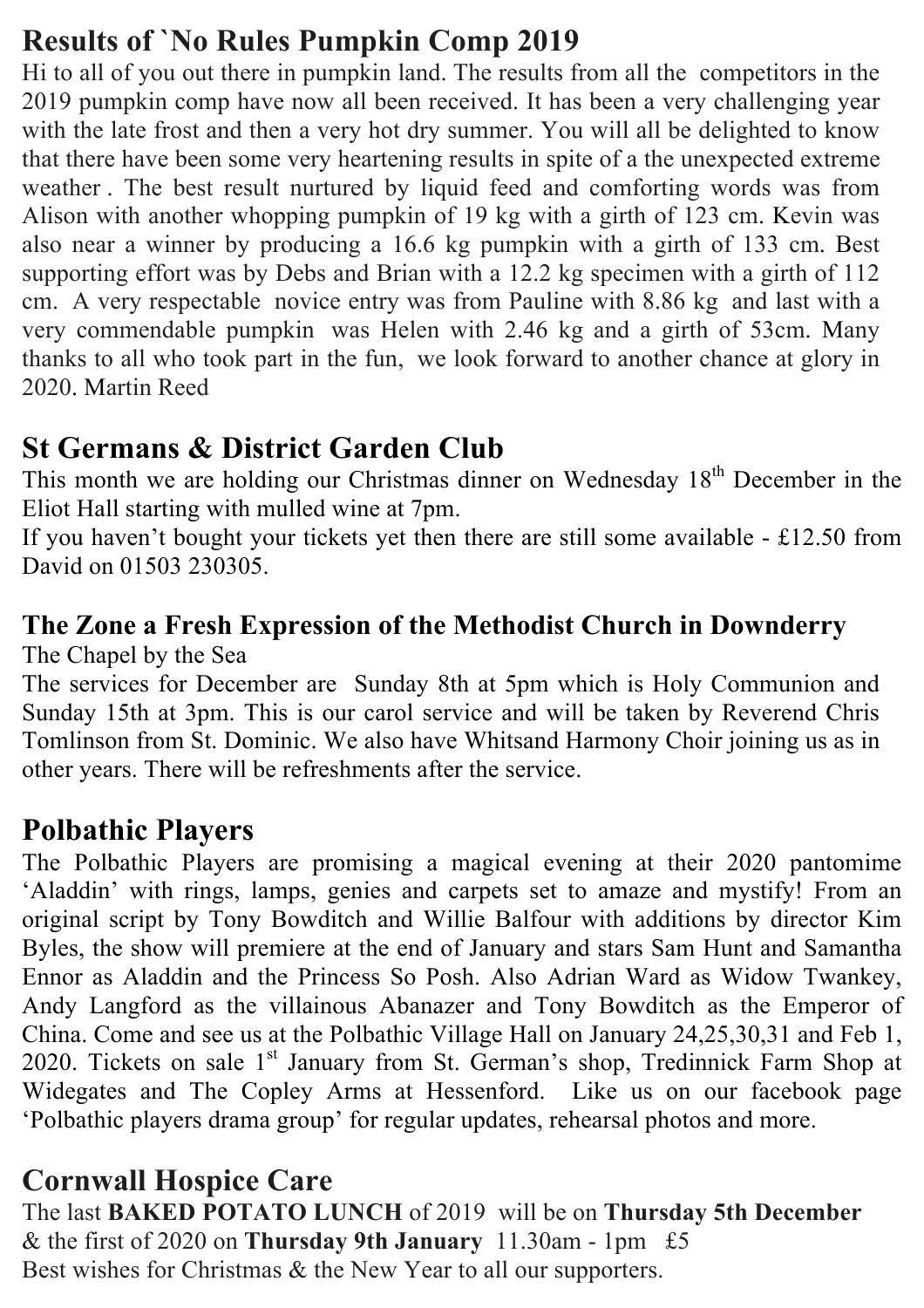**TOUR DE MOOR 2019** Chris & Gail Brett would like to thank all of you who sponsored us in aid of St Luke's Hospice. We are pleased to say that we completed the 23km and have raised over £180 this year. Thank you to Kim & Richard along with staff members at the shop in Downderry for helping with the sponsor form & monies. 1341 cyclists took part in this annual off road bike challenge from HarrowbeerAirfield, Yelverton across Dartmoor and back. It was very muddy and wet on the day but that did not deter anybody. We hope to be able to take part again next year.

**Downderry and Seaton Village Hall Cornwall Christmas Box Appeal** The Downderry and Seaton Village Hall is supporting the Cornwall Christmas Boxes appeal which aims to provide a Christmas Dinner in a box for the poorest families in Cornwall. There is a Christmas Box shopping list on www.downderryandseatonvillagehall.co.uk, copies in the Village Hall and on Notice Boards around the villages. Due to storage and distribution limitations they can't accept fresh food but there are plenty of good things on the list and your welcome to add other Christmas treats to your box (please don't include alcohol, cigarettes or vouchers or any perishable food). You could also share the cost by getting together with friends, neighbours and colleagues to fill a box together. Please then place the items in a decorated closeable cardboard box and take to the Village Hall **Tuesdays 3pm to 5pm** and **Thursdays 2pm to 4.30pm**. Ends 5th December.. **Coffee Morning** Pop in to the Downderry and Seaton Village Hall for a chat and enjoy tea or coffee and Mince Pies and Cream at our regular Coffee Morning on **Tuesday 3rd December**. Doors open at **10.00am until 12 noon** and it only costs £1 each. There will be a Bric-a-Brac and Book Stall and Raffle Tickets for that mornings draw. All are welcome at this event, including well behaved dogs on leads who will also get a little treat. All proceeds goes to the Village Hall. **Christmas Quiz** It's time to get your thinking caps on and enjoy a fun night with friends at the Village Hall Christmas Quiz on **Friday 6th December**. Teams of up to 6 people only and the price is £5 per person which includes a Mince Pie and Nibbles. Tickets are on sale from our website (www.downderryandseatonvillagehall.co.uk) and Summink Different in Downderry when it reopens on 18th November. Doors open **7pm for 7.30pm** start. There will be a bar and raffle during the evening. **Christmas Bingo** This year's Christmas Bingo is on **Friday 13th December** (please note date change as the Village Hall will be used as a Polling Station for the Parliamentary Election). Doors open at **6.30pm with eyes down at 7.30pm**. There will be a BIG raffle with prizes including Chicken dinners with wine and many more, plus a cash house. This evening is always popular so you should get there early. **Last Bingo of the year** The last normal Bingo of the year is on Thursday 19th December. Doors open **6.30pm with eyes down at 7.30pm**. As a special treat there will be Mince Pies and Cream. Bingo will resume at the end of February 2020. **DAS Drama Group** The DAS Drama Group are in rehearsals for their next Panto - Treasure Island, Oh no it isn't, oh yes it is! Put one of these dates in your diary **Wednesday 12th to Saturday 15th February 2020** and buy your tickets when they go on sale at the beginning of January. Go to the Village Hall website (www.downderryandseatonvillagehall.co.uk) or join our Facebook Group for more details.

**Polbathic Hall Christmas Bingo** - Friday 6th December at 7.30pm Prizes for lines and houses, raffle and refreshments Fun for all the family! **Christmas Carol Service** - At the Hall at 4.00pm, everyone welcome on the 15th December, with mulled wine, warm apple juice, also mince pies. Merry Christmas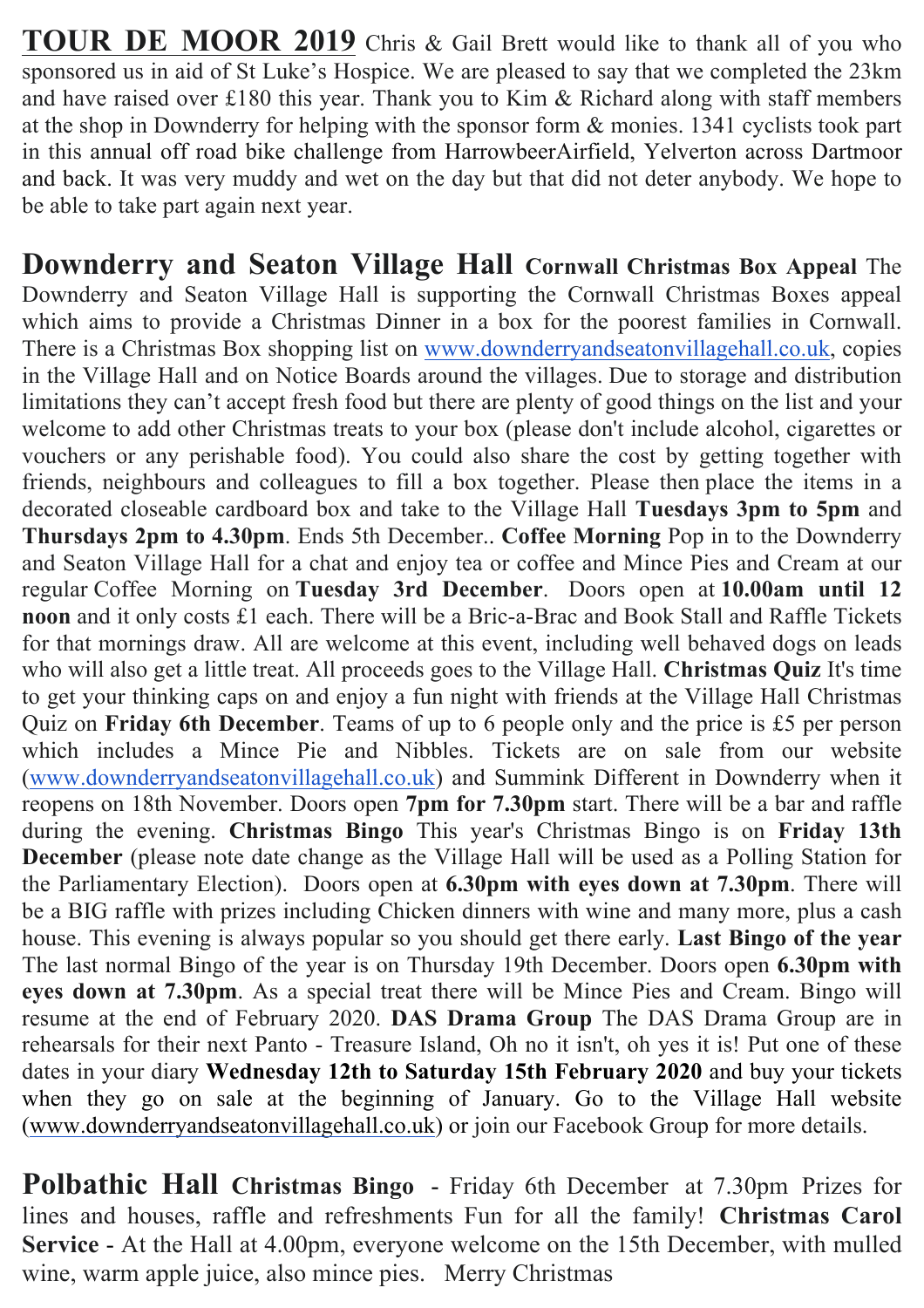# **Hessenford WI**

President Jackie was pleased to welcome several visitors to our meeting. Our speaker was Andy Bristow, a local resident known to a number of us. His talk was entitled "Sailing to the Arctic" which was illustrated with beautiful slides. A retired army colleague of Andy's had wanted to see how climate change was effecting the region.The voyage to Svalbard in Andy's steel boat "Atlantis" took three months. We shared in both the serious elements of what they saw and in the everyday experiences of sailing in those waters. A fascinating talk in which we were totally engaged. The business elements of the meeting included a report by Rose of the Annual Council Meeting in Redruth which she attended with Marie. Yvonne, Marie, Shirley and Rose had enjoyed the "What's in my Trolley?" Cookery demonstration at Coads Green. Our entry into the Liskeard Prime Stock Show achieved its usual position of last with a Highly Commended certificate, but we had enjoyed doing it! Some of us had also enjoyed a lovely walk in Seaton valley, rounding it off with a hot drink at the cafe on our return. Our next meeting is on Tuesday 3rd December at 7 p.m. then Feb 4th 2020

#### **Downderry and Seaton WI**

Our most recent meeting had an excellent presentation by Pat Dollard, husband to our own Ann (Vice-President).The subject of his talk was his trip across Europe on a bicycle. What an intrepid fellow he is. To start the talk, he told us that he likes to have adventures and will frequently take himself off on a person powered trip that means using a bike, kayak, or sail. He eschews going on planes but will take trains and ferries in an effort to reduce his carbon footprint. With slides and very interesting and witty observations he took us from Holland across Europe to the Black Sea. Wonderful stuff. We are also very proud of our two members who put entries into the Cornish Winter Fair at the Royal Cornwall Showground. Rosie Highfield, "A celebration card to mark the Centenary of the Cornwall Federation of Women's Institute and Ann Dollard who entered "A small Christmas Tree decoration in WI colours" for which she won 1st Prize. Both these women are highly skilled in many crafts and we are honoured and grateful to have them in our Group, helping us learn new skills on 3rd Tuesday of the month. Those who attended the Downderry and Seaton Village Bazaar will have seen that we are about to enter the Cornwall Federation of Womens' Institutes Alsop Cup competition which runs throughout 2020. This will involve our WI investigating and surveying the hedgehog population in Downderry and Seaton. "Operation Hedgehog" is coordinated by Cornwall Wildlife trust and aims to raise awareness across the whole community of the decline in hedgehog numbers and to get us all involved to help better understand the status of hedgehogs in Cornwall and encourage us to create better habitats for hedgehogs in our gardens. Our next meeting in December is on 10th December, with "Behind the lines with the Women's Auxiliary Corps" 1.30 p.m. in the Zone. Visitors always welcome. Anyone who is interested to find out more about anything in this article should contact Maura Swabey 01503250322 or maura\_swabey@yahoo.co.uk

#### **Soup and Pud lunch** - **Sat January 11th Soup Pud lunch and charity stalls 10.30- 1.30 St. Nicholas Church.**

Another lovely chance to meet friends at this ever popular event . Come and meet friends over hearty home made soup and puds . No fee , donations welcome . Yummy cakes and bakes, Save the Children Charity stall and much more are on offer No fee, donations welcome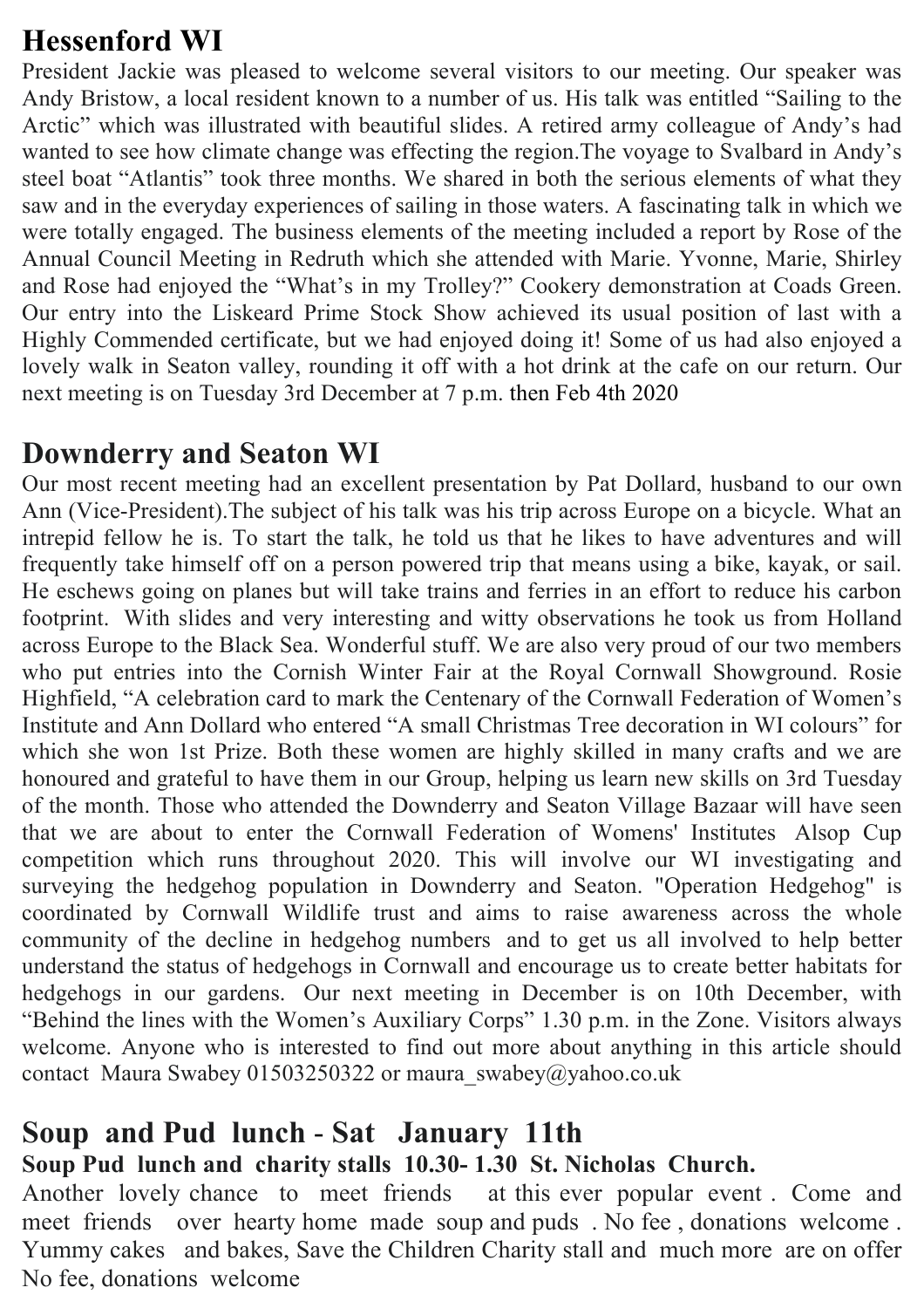#### **Celebrate Burns Night in style! with St Germans and District Twinning Association**

Blow away your post Christmas Blues and join us for a fun evening. After last year's success the Twinners are holding another Burn's Night dinner and Ceilidh on Burn's night itself, 25<sup>th</sup> January 2020 in the Downderry and Seaton Village Hall starting at 7pm. There will be a traditional three course dinner of cock -a- leekie soup, haggis, neaps and tatties followed by cranachan with a shot of whisky and a formal 'Address to the Haggis'. There will be a Bar and a raffle. Vegetarian, Gluten free and non -haggis alternatives will be available but only if pre-ordered. Afterwards there will be a Ceilidh with a caller and a band to dance off any excesses! Tickets are £15 available in advance please from Ann 232932, Hilary 230305, Jeff 250928 or Terry 250687

#### **News from DaSRA** - **Downderry & Seaton Residents Association**

2019 seems to have been the year for consultations, and as we move towards a New Year, we await the outcome of the surveys held on the Seaton Children's Play Area and on the Seasonal Beach Restrictions for Dogs. We also wait to hear if Cornwall Council will require planning permission for the Number Recognition Cameras (ANRC) installed in the Inn on the Shore Car Park. As soon as we hear the result of these consultations, and any resultant action, we will post details on the DaSRA website **www.dasra.co.uk** so please do visit to keep up to date. The Homepage of DaSRA's website gives listings of upcoming events happening in Downderry and Seaton. We are happy to publicise details of any activity of interest to residents and we can react quickly to add or change details as necessary, so if you want to publicise your event, please send copy to **info@dasra.co.uk**. On the subject of the website, do let us know if there are other topics that you would like us to cover. It is designed to be a go-to site for information for residents, so we want it to work for you all. DaSRA's Committee Members wish you and your family a very Happy Christmas and all best wishes for the New Year. We look forward to having contact with you during 2020. Laura Done, Chair, 01503 250911

#### **Save the Children CHRISTMAS JUMPER DAY FRIDAY 13th December**

We want to see your Christmas Jumpers again, for lunch at The Seaton Beach Cafe, the usual prizes will be awarded for the best and worst jumpers, and a delicious lunch will be served, dogs welcome in the outer parts only as the kitchen is open plan. To book your places and choose your menu please contact Chris Wiseman 0n 250614 or christinewiseman@rocketmail.com

**Thanks** I would like to thank the following people for their help to make the church look wonderful for Christmas. Lyn and Alan and Susan and Steve for the Agapanthus. Tina, Tim and Chrissie for the cones. Mark and Scott for drilling the cones. Carol and Frank for the memory labels for the tree and the drama group (panto) for their donations towards the cost of the tree. I look forward to seeing you all over Christmas. J. Bewick.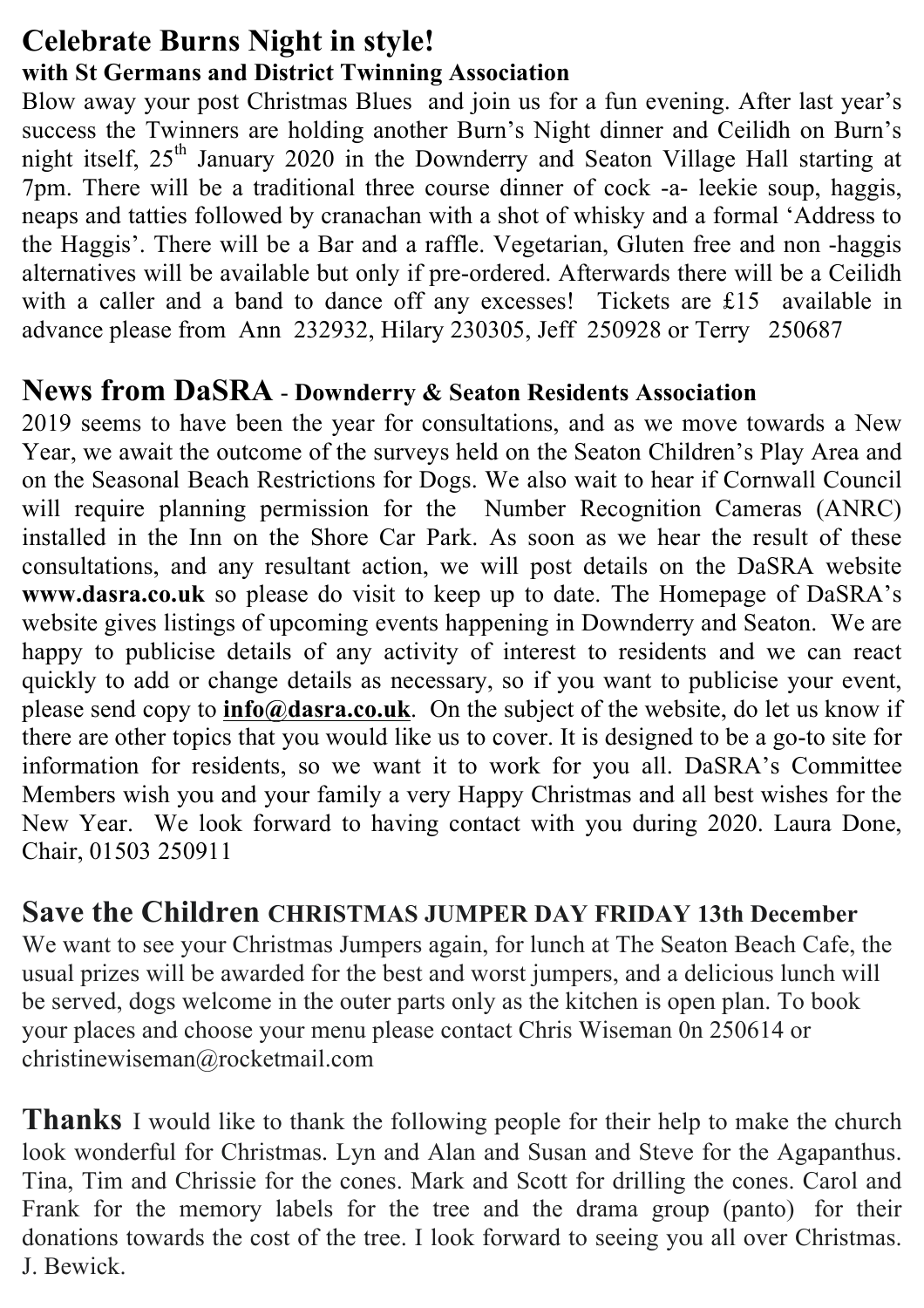| Downaelly and Seaton Community Dus                                                  |    |                                                                 |                    |                  |                          |               |  |
|-------------------------------------------------------------------------------------|----|-----------------------------------------------------------------|--------------------|------------------|--------------------------|---------------|--|
| TO BOOK SEATS TELEPHONE DOWNDERRY (01503) 250055 Mon-Fri 9.00am-5.00pm              |    |                                                                 |                    |                  |                          |               |  |
| No Weekends, and no chasing Bev down at the pub to make a booking - Bev might bite! |    |                                                                 |                    |                  |                          |               |  |
| <b>DATE</b>                                                                         |    | <b>DESTINATION</b>                                              | <b>DEPART</b>      | <b>LENGTH OF</b> | <b>FARES</b>             |               |  |
|                                                                                     |    |                                                                 |                    | <b>STAY</b>      | <b>SINGLE</b>            | <b>RETURN</b> |  |
| Dec                                                                                 |    |                                                                 |                    |                  |                          |               |  |
| Monday                                                                              | 2  | Looe                                                            | 11.30am            | 4 Hours          | £1.50                    | £2.10         |  |
| Tuesday                                                                             | 3  | Plymouth                                                        | 9.30 am            | 4 Hours          | £2.70                    | £3.90         |  |
| Wednesday                                                                           | 4  | <b>EXETER</b>                                                   | 9.30 am            | 4 Hours          | £5.60                    | £7.20         |  |
| Thursday                                                                            | 5  | Liskeard                                                        | 9.30 am            | 2 Hours          | £1.90                    | £2.60         |  |
| Friday                                                                              | 6  | Tavistock Dickensian Evening, Depart 4.00pm<br>£3.50            |                    |                  | £5.15                    |               |  |
| Monday                                                                              | 9  | <b>SHOPPING Saltash/Tesco</b>                                   | 9.30 am            | back by 3pm      | £2 Saltash, £4 Tesco rtn |               |  |
| Tuesday                                                                             | 10 | Plymouth                                                        | 9.30 am            | 4 Hours          | £2.70                    | £3.90         |  |
| Wednesday                                                                           | 11 | <b>TRURO Victorian Mkt</b>                                      | 4.00 <sub>pm</sub> | 3 Hours          | £4.60                    | £6.20         |  |
| Thursday                                                                            | 12 | Liskeard                                                        | 9.30 am            | 2 Hours          | £1.90                    | £2.60         |  |
| Saturday                                                                            | 14 | <b>Trago Mills</b>                                              | 2.00 pm            | 2.25 Hours       | £3.00                    | £3.40         |  |
| Tuesday                                                                             | 17 | Plymouth                                                        | 9.30 am            | 4 Hours          | £2.70                    | £3.90         |  |
| Wednesday                                                                           | 18 | <b>TRURO</b>                                                    | 9.30 am            | 4 Hours          | £4.60                    | £6.20         |  |
| Thursday                                                                            | 19 | Liskeard                                                        | 9.30 am            | 2 Hours          | £1.90                    | £2.60         |  |
| Friday                                                                              | 20 | Coffee Morning + 300 club, Village Hall, 10.30-12.00 noon £1.00 |                    |                  |                          |               |  |
| Tuesday                                                                             | 24 | Plymouth                                                        | 9.30 am            | 4 Hours          | £2.70                    | £3.90         |  |
| Thursday                                                                            | 26 | Bank Holiday - No Service                                       |                    |                  |                          |               |  |
| Tuesday                                                                             | 31 | Plymouth                                                        | 9.30 am            | 4 Hours          | £2.70                    | £3.90         |  |
| Jan                                                                                 |    | Liskeard and Plymouth trips Thursdays and Tuesdays              |                    |                  |                          |               |  |
| Monday                                                                              | 6  | Looe                                                            | 11.30am            | 4 Hours          | £1.50                    | £2.10         |  |
| Wednesday                                                                           | 15 | <b>TRURO</b>                                                    | 9.30 am            | 4 Hours          | £4.60                    | £6.20         |  |
| Friday                                                                              | 24 | 9.30 am<br>Exeter plus dropoff at Ikea if wnated                |                    | 4 Hours          | £7.20                    |               |  |
| Feb                                                                                 |    | Liskeard and Plymouth trips Thursdays and Tuesdays              |                    |                  |                          |               |  |
| Monday                                                                              | 3  | Looe                                                            | 11.30am            | 4 Hours          | £1.50                    | £2.10         |  |
| Wednesday                                                                           | 19 | <b>TRURO</b>                                                    | 9.30 am            | 4 Hours          | £4.60                    | £6.20         |  |
| Friday                                                                              | 28 | Tarquins Gin Wadebridge                                         |                    |                  |                          |               |  |

# and Cootan

# **Buses and Trains - St Germans & Area Public Transport Group**

Many of us are, understandably, concerned about a safer A38. An important way forward in road safety is for more people to use bus and train rather than their cars on the road. It is easy by train to get to Plymouth (15 to 18 minutes journey) and to Truro (about an hour), as well as to Saltash, Liskeard etc. The new St Germans train timetable, which you should now have, offers 22 trains a day going towards Plymouth, and 28 down through Cornwall, Mondays to Fridays. Study the times carefully, as there are many changes beginning on  $16<sup>th</sup>$  December. The "school / college" train into Plymouth will be at 0722, and another that stops all the way into Plymouth is the 0822. This latter one goes on to Bristol and Cardiff: another Cardiff train to look out for is at 1228. Also note that the direct trains to London are at 0743 and 0850. A major piece of bus news is that fares should be coming down soon. Cornwall is the first rural area to be given funding to run a pilot scheme to bring down the cost of bus travel from May 2020. Cornwall Council Cabinet member for transport Geoff Brown said: "One of the issues for our residents is the cost of using buses to get around. If more people use the buses then the plan is that over the four years of the project, the lower cost of fares becomes financially sustainable. More journeys by bus means more fares being paid which means keeping fares down. We know that good public transport is important to our residents to connect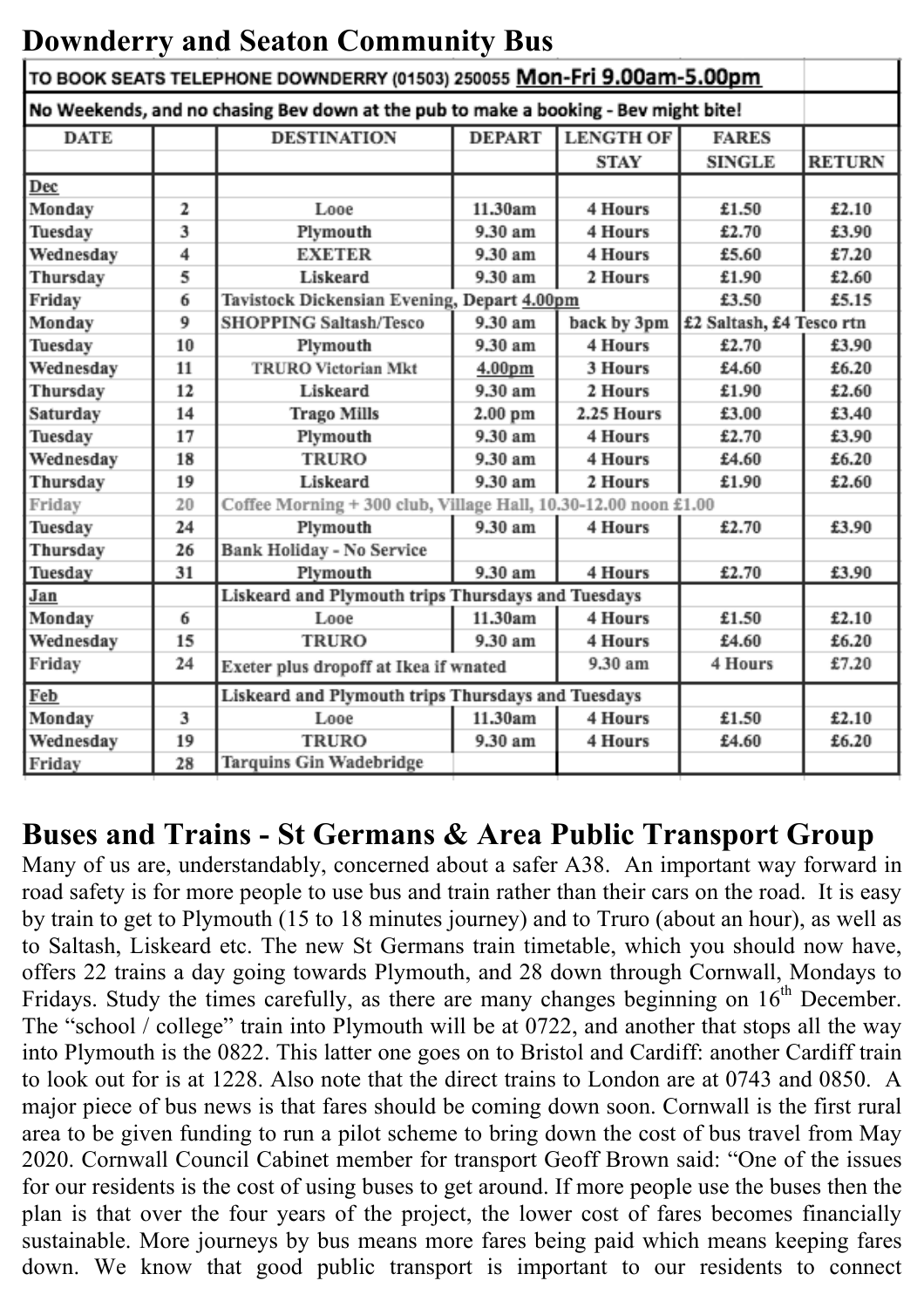communities for work, education and socialising. Promoting and providing affordable public transport is also important in tackling climate change and getting cars off the road. That's why improving public transport in Cornwall is a priority for this council." People who have bus passes similarly support bus services by using them. If you haven't been on the bus much, have a look at the 75 and 71 timetables. It's easy to get from Downderry to Torpoint and Plymouth, and to Liskeard in the other direction. For St Germans passengers the 71 not only gets you easily to Saltash and Liskeard, but from Liskeard you can get connexions to Looe. Here's another tip - catch the 0944 from St Germans to Landrake, cross over the footbridge and take the 11 to Liskeard, Trago, Bodmin, Wadebridge or Padstow. Later buses at 1144 and 1344 make the same connexion at Landrake…. Or you could take the train to Bodmin Parkway and change there for frequent buses to Bodmin, Wadebridge and Padstow. A.C. 230106

**Hessenford News** I know Bethany would like to say a big Thank You to everyone who supported her last month when she hosted an Art Exhibition to raise funds for Mind mental health charity because over £900 was raised which is a tremendous sum for such a good cause. She should be applauded for all her effort along with everyone who contributed to and helped her with the event. It was a lovely evening which I'm sure will be repeated. Thank you to everyone who came to the War Memorial for our Remembrance Service last month. Thank you also to Mike and Di for providing the refreshments afterwards they are always much appreciated along with the welcoming fire. I expect you're all looking forward to seeing the village lit up with all the Christmas lights and no doubt you'll be attending one or more of the many of the events happening this December that I've mentioned below. We all love looking for that 'something different' gift don't we, but I expect many of you found the perfect present at the Copley Christmas Gift & Craft Fair. There's going to be **Christmas Carols** in the **Copley** on **Wednesday, 18th December** and of course there's an open invitation to everyone to come & join us in **St Anne's** for the **Christingle** on **Tuesday, 24th December at 6pm**. Later in the evening there's festive nibbles and music from Luke Deakin in the Copley Arms. And finally don't forget to contact me as early as possible, if there's anything going on that needs a mention. I understand that Kezia is looking for ideas for fund raising so if you can think of any way you can help her please get in touch for more details. **Gardening tips of the month:** You will have noticed that Alison's table has disappeared 'til the Spring but there's still plenty you can do in your gardens. Check that greenhouse heaters are working. Insulate outdoor taps & prevent ponds from freezing. Prune open-grown apples & pears. Take hardwood cuttings. Keep mice away from stored produce. Reduce watering of houseplants. Prune acers, birches & vines before Christmas to avoid bleeding. Harvest leeks, parsnips, winter cabbage, sprouts & remaining root crops. Keep putting out bird food to encourage winter birds into the garden. Deciduous trees  $\&$  shrubs can still be planted  $\&$  transplanted. **Thought for the Month:** No act of kindness, no matter how small, is ever wasted *[Aesop]*. **Dates for your diary/calendar: Open Mic Night, Wed 4th Dec, the Copley Arms Hessenford; Padstow Christmas Festival, Thu 5th to Sun 8th Dec; Mount Edgcume Christmas Fayre, Sat 7th Dec; Lantern Procession & Christmas Lights Switch On, Looe, Sat 7th Dec; Polperro Christmas Lights Switch On, Sat 7th Dec; Port Eliot Christmas Festival, Friday 13th & Sat 14th Dec; Christmas Quiz Night, Seaton Beach Cafe, Sat 14th Dec; Mousehole Harbour Lights Switch On, Sat 14th Dec; Christmas Carols, the Copley Arms Hessenford, Weds 18th Dec; Christingle, Tues 24th Dec, St Anne's Hessenford. MERRY CHRISTMAS & HAPPY NEW YEAR TO YOU ALL!**